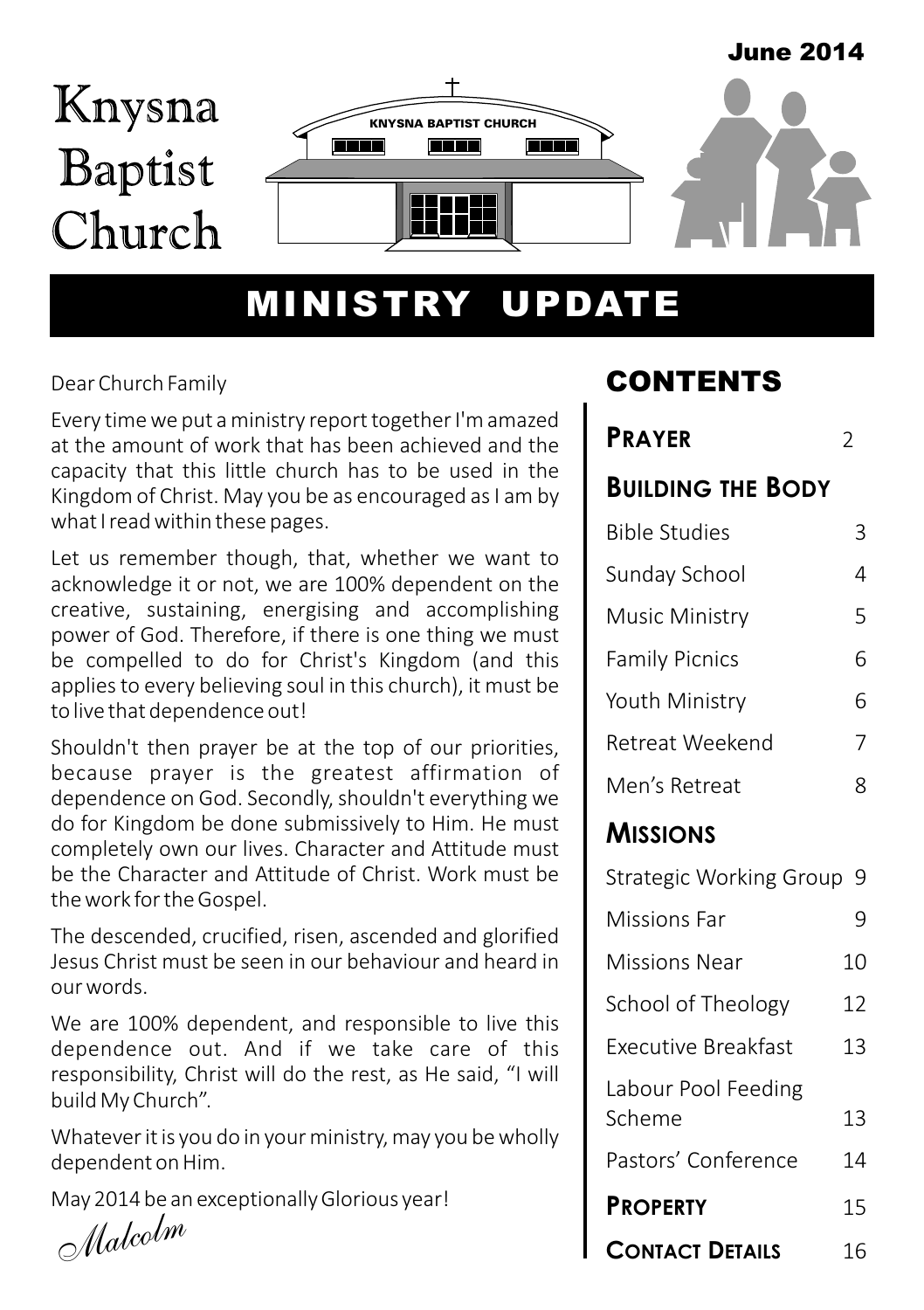

# **Prayer Meeting**

#### *by Ron*

The two first and essential means of grace are the Word of God and Prayer. By these come conversion, by these we also grow, for we are exhorted to desire the sincere milk of the Word that we may grow thereby, and we cannot grow in grace and in the knowledge of the Lord Jesus Christ except we also speak to Him in Prayer.

We Christians have a wonderful privilege. We can come to the throne of grace directly with our prayers and petitions and we are confident that our Great High Priest is willing and able to intercede on our behalf.

The Saturday Prayer meeting was started by the late Brian Barnes, the Pastor of our Church in 1994. That makes it the oldest ministry in Knysna Baptist, together with the faithful preaching of God's Word.

Every Saturday morning at 7:30 am, eight folk meet at the Church for prayer.

We come together to seek God's face for the Church (the Pastor, its members and adherents and ministries), for missions and missionaries, and for our town of Knysna.

It is a blessed time, especially when we see God answer our prayers!

This is not an exclusive group of people. We are just earnest to intercede. We encourage every member, adherent or friend of Knysna Baptist to join us.

Come on! it will change your life!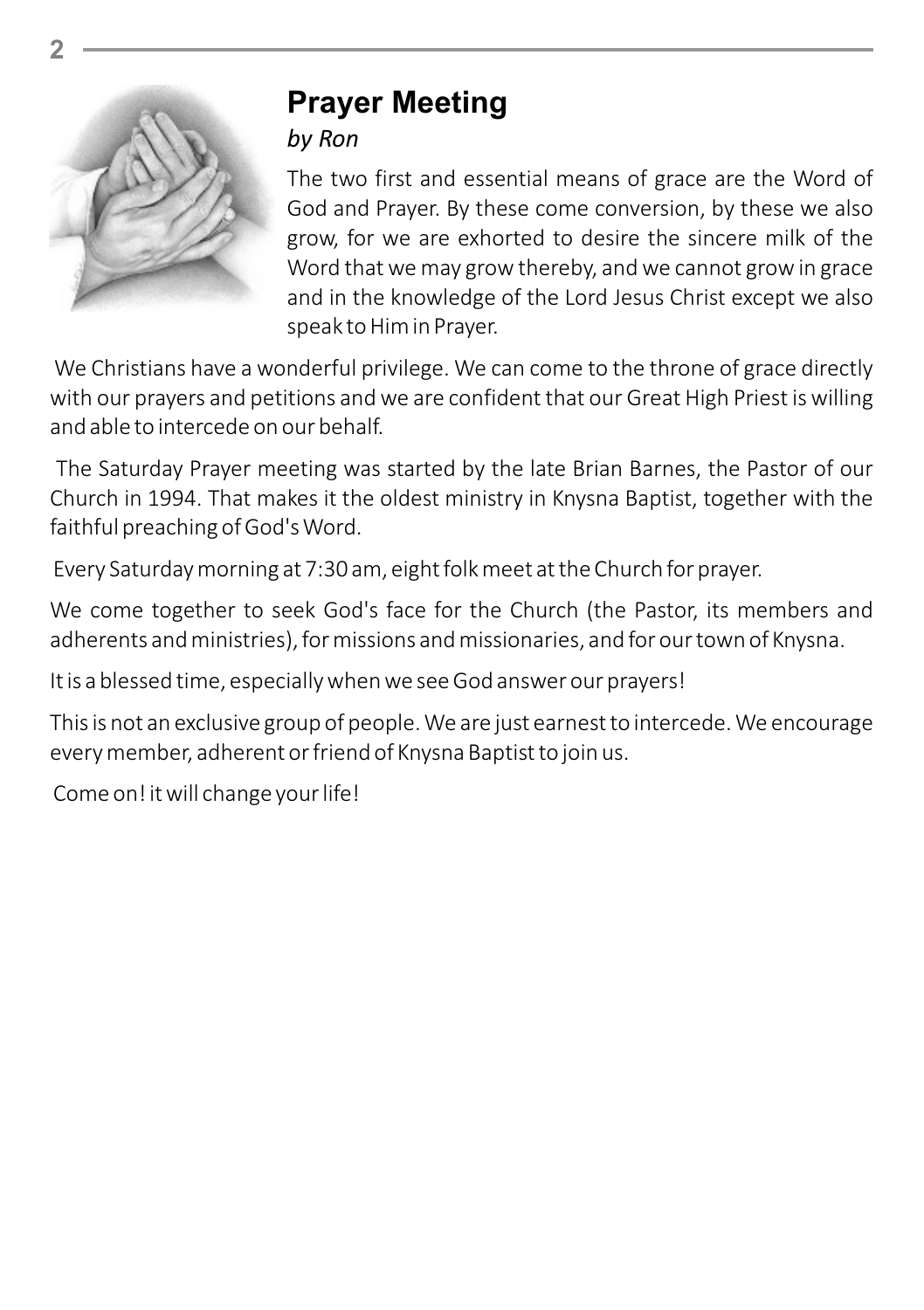# BIBLE STUDIES



# **Cunningham Bible Study**

*by Malcolm*

Our Bible Study group meet every Tuesday evening at 7 for 7:30 in various homes. It has been a blessing to get to know a few new folk through these regular meetings, especially in a way deeper than the usual chit-chat. How encouraging it is to talk about the Lord Jesus with other Christians!

Hebrews 10 is true when it urges Christians to not stop meeting together!

Last year we completed our study on Paul's letter to the believers in Rome, his 'systematic theology'. His great message is, "we can have the Righteousness that comes from God, through faith in Jesus Christ". It was both challenging and encouraging in our personal walks with Christ.

It was sad for us to say goodbye to Danny and Dolly who left back to the US within the year! Cherry has joined us, and Jacques Malan. The Ravenscrofts appeared on the scene too, and all these folk have contributed greatly to the discussions.

Since Romans, we have begun working through DA Carson's "The God who is there", as well as Justin Peters' "A call for discernment", both dealing with very contemporary topics in a world full of atheism and false religion.

It's a great group; bible study, discussion, prayer, along with lashings of coffee and cake!

*Please join us!*

## **Cairs Bible Study**

### *by Ron*

Our group changed our meeting day from Tuesdays to Thursdays to accommodate the parents of small children who rely on grandparents in our group to baby-sit for them.

This change has resulted in some of our number dropping out due to prior commitments. Nevertheless, we have had an average of 12 people attending regularly. We meet in a different home each week at 6:30 pm.

In 2013 the book of the Prophet Isaiah was studied. This book is long and quite complex, but it was well worth the effort. Isaiah is often referred to as the "fifth Gospel" because of the prophesies about Jesus Christ, the suffering Servant. The detail in this prophesy is amazing in it's accuracy and teaching, which is so relevant today.

We also spent time as individuals reading "Pursuit of Holiness" by Jerry Bridges. This book can be read over and over again by Christians as we pursue personal holiness in our walk with Jesus.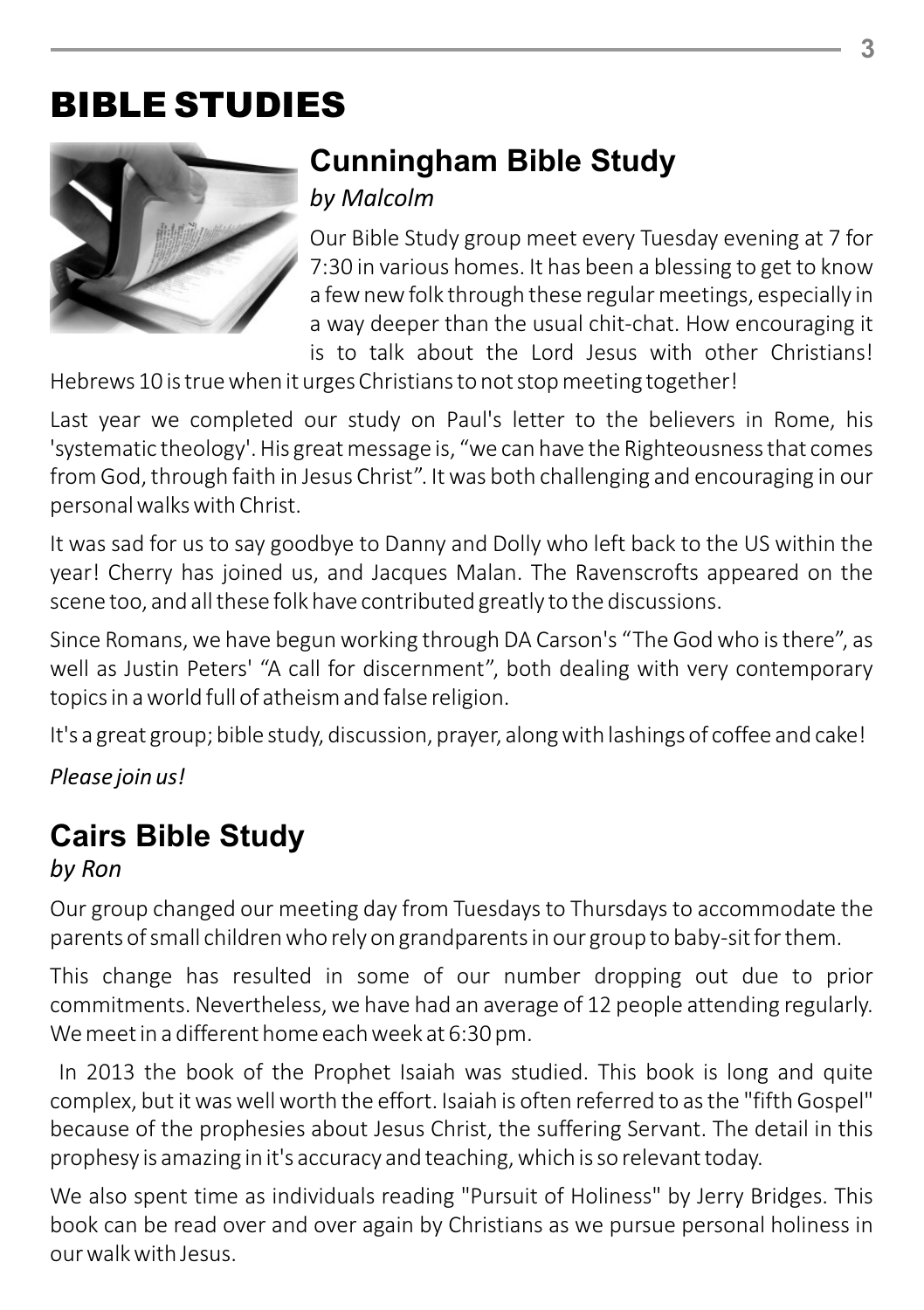We are currently studying the gospel of Matthew and we "try" to cover one chapter a week! This is a tall order due to enthusiastic discussion.

We would love more folk to join us, and extend an open invitation to anyone who would like to study God's Word in an informal environment where we can share and encourage each other and grow in grace.

*Come and join us! What better way could you spend a Thursday evening?*

# **Ladies' Morning Bible Study**

## *by Marge*

Our Ladies Bible Study has been a great blessing to all of us. Warm friendships and support for one another has been a great part of what has happened in our group. We have been studying Luke for quite a few months already and still have a way to go!! It has been a blessing searching the scriptures and getting to grips with our Lord and Saviour's life here on earth. We thank God for His leading week after week.

This past year both Dolly and Chrissie left us and we do miss them as both of them were important contributors to our group. Felicity joined us this year as did Margi, Sabine, Hannalie and Ashley. Each member is an important part of our group… the tea makers, the contributors and the ones who hold our ladies up in prayer! We meet on Fridays, 9h30 in the Sunday School facility.

# SUNDAY SCHOOL

*by Jacqui*



In December I took on the new Role of Sunday School Superintendent. Since then we have made a couple of changes.

We renovated the downstairs classroom by painting it, laying a new carpet and tiling the bathroom and kitchen. The transformation is unreal. If you haven't been down to have a look

yet, you must! Thank you so much to the deacons for getting this done speedily and properly!

We also switched over to a new curriculum, "Generations of Grace", from Grace Community Church in LA (pastor John McArthur). It has been received here with very satisfactory feedback, from both the teachers and the children. It is a 3 year curriculum that navigates through the whole Bible.

We have also changed the age group split between the Junior and Senior class as well, and welcomed 3 new teachers: Gaylene Ravenscroft, Caira Bayman and Di Swart. This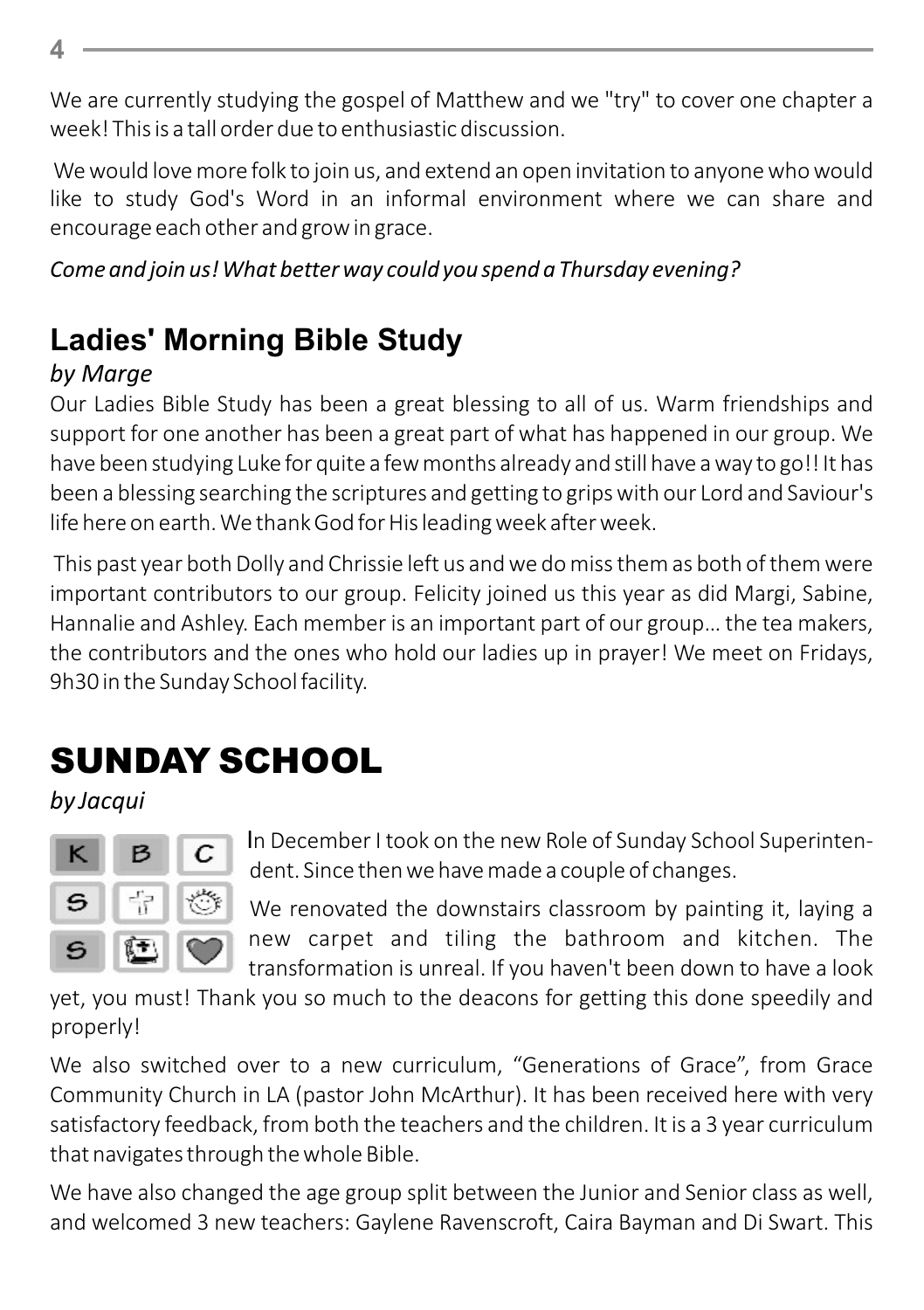brings us up to a total of 10 teachers! How exciting! Everyone seems to be adjusting well.

We will be organising a family picnic once every 2 months with the intention of teachers and parents and kids all getting to know each other better. This is not only for the Sunday School. This is a great opportunity for you to invite unchurched people along and introduce them to church folk, perhaps encouraging them to come on Sunday as well.

Please pray for the vital ministry of the Sunday School. Pray that the Children will be touched by the Lord as they learn of Him in the Word. Please pray for the Teachers to have wisdom as they lovingly teach and guide these young minds. Please also pray that the Lord would bring more Young Families with children into our church.

## **Music Ministry**

*by Felicity*



- The desire of the Music Team is to bring glory to God through
	- our relationship with Him
	- our selection of music
	- our thoughtful presentation of the material we use
	- our desire for all our selections to be true to Scripture

and to lead the congregation into a spirit of worship.

This year the music team has enjoyed participating in some great worship events, like Easter, the Pastors' Conference, Missions Weekend and Christmas, a number of which were productions including Scripture Reading, Prayer, Performed Items.

Song is certainly a Divine Gift to our human race, from the very heart of God who "dances over us with singing" (Zeph 3:17)

Our usual practice time is on Friday at 4:30 pm.

Our Team consists of :

| Worship leaders - Malcolm, Ron and Welland       |
|--------------------------------------------------|
| - Malcolm, Sarah                                 |
| - Gloria, Estelle and Felicity                   |
| - Jacqui, Estelle, Diane, Nicky, Danica and Lila |
| - Mel, Ron Webster, and Jacques Bayman           |
| - Mary, Daniel and Jacques Malan                 |
|                                                  |

We look forward to new members joining us. Our aim is not perfection but willingness to be used by God in this ministry to His glory.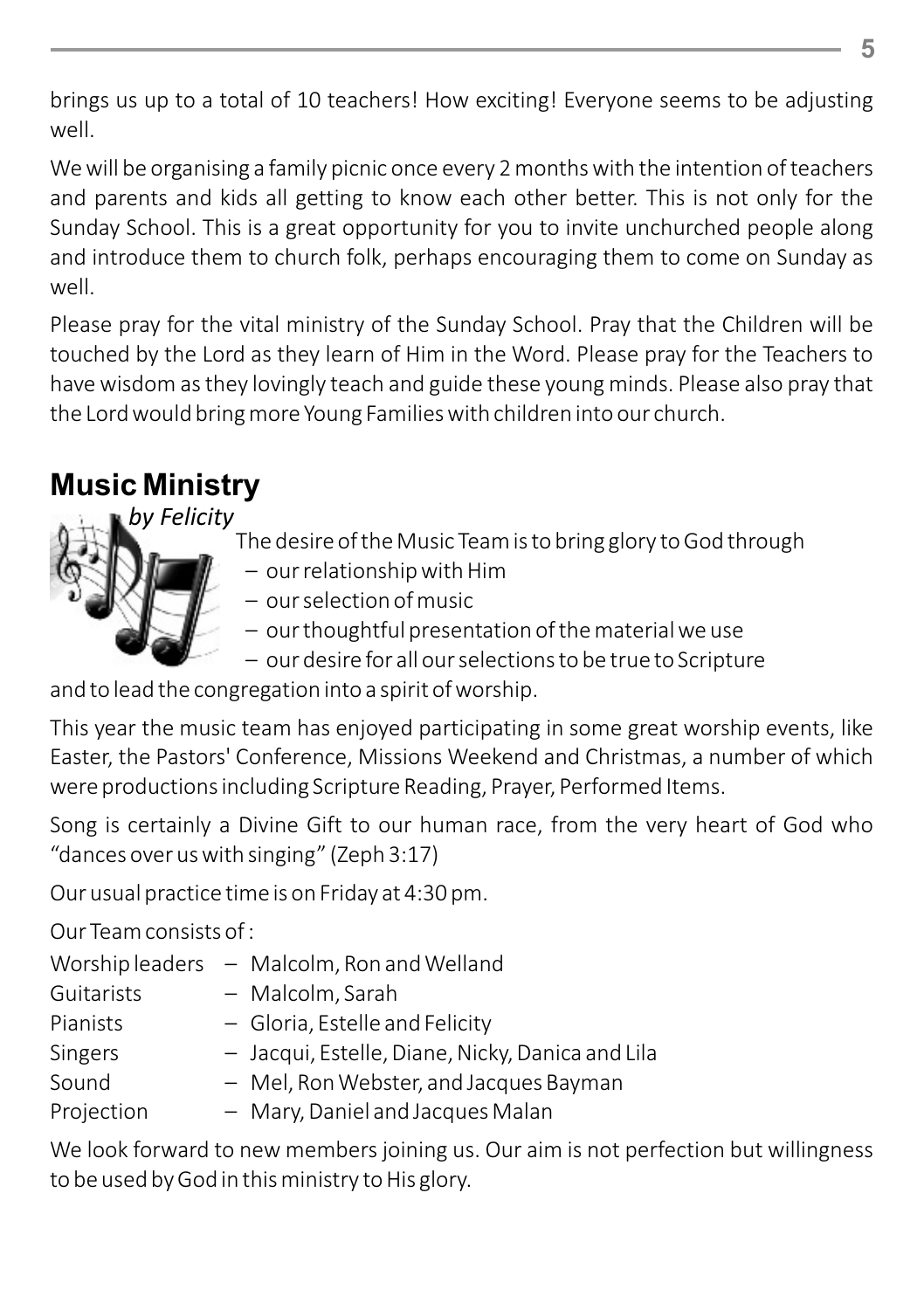## **Family Picnics**



The Knysna Baptist Church Sunday School (KB CSS) has decided to arrange a family day outing every two months for all the children of the Sunday School, their families, friends and other church members.

For our first outing Retha and I decided on Wild Waters Fun Park in Plettenberg Bay. There were water slides, putt putt, a swimming pool, kiddies play area and trampolines. Fun was had by all. Grannies were jumping on trampolines with their little ones and of course the adults were probably having more fun on the water slide than the children. It turned out to be a beautiful day made even more enjoyable by the company and just watching the children be children and enjoying themselves. Not all the children get to see each other or spend time with each other except for Sunday School so it was a lovely opportunity to see them bond together during the outing.

It would be lovely to see the outing grow and we are definitely looking forward to the next one!



*by Malcolm*

In 2013 we began a very exciting teenage ministry. Now that the younger children in the church are growing up, there is a particular need to minister to this age group.

Donald Ravenscroft took over from Retha (who was close to child birth!) and championed the

ministry, doing a wonderful job of connecting with the children and simultaneously keeping the group Bible-focussed.

Various topics were explored, including Creation and Evolution, Relationships, Missions, and even "rewards in Heaven", while all the time centring the message on the Gospel of Salvation through Jesus Christ.

Fun events included a wildly successful Amazing Race, wherein we raced around the town on Friday night in various cars, doing a treasure hunt, and being stopped by traffic cops (only for routine checks!).

The numbers of teens have fluctuated, from 2(!) to about 20.

Unfortunately at this stage, a number of factors have prevented us from continuing it into 2014, including a lack of available leaders, and uncertain commitment from the teens.

It may be useful to reposition our teen ministry into more of a small group ministry that meets in a home for socialising and biblical instruction. These teenagers are at the critical point junction of their lives. They truly need godly mentors who will see them through the challenges.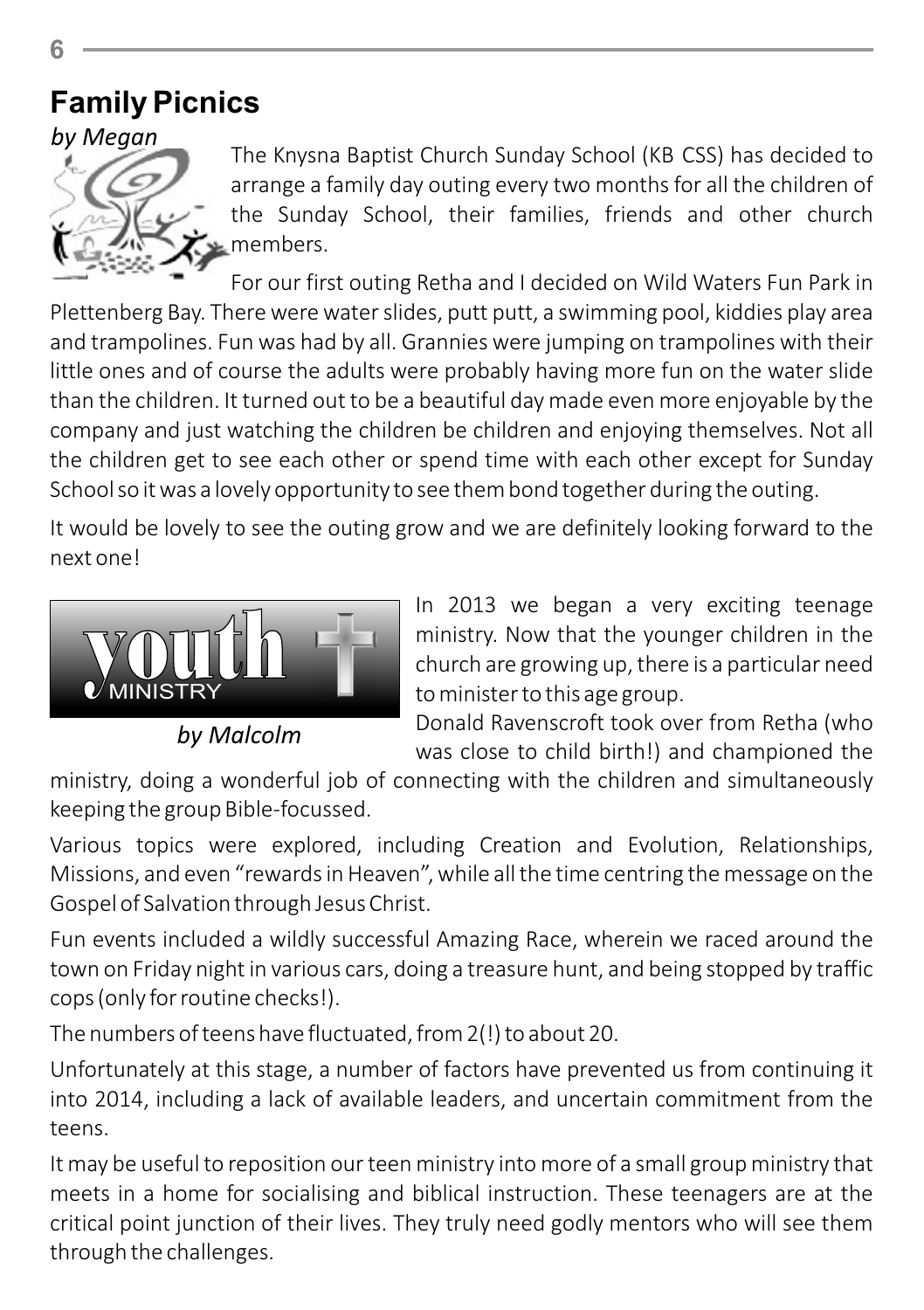If you are a member of the church, are young at heart, have a passion for the Word of God, and a desire to minister to teenagers, please let me know!

## **Retreat Weekend**

*by Albert* 



The weekend of 18 - 20 October 2013 was the event of the Knysna Baptist Church's Annual Retreat. The venue was De Hoek Mountain Resort, nestling at the foot of the beautiful Swartberg mountains, outside Oudtshoorn. Our guest speaker was Errol Wagner from George Baptist Church. His sermons were based on the High Priestly Prayer of Jesus, found in John

17. Participants set out eagerly, arriving on Friday afternoon. Helpers all jumped in and started preparing the delicious Cottage Pie. Some folk were lucky enough to win the odd spot prizes for 'free dish washing'. Afterwards followed a great time of worship, led by the new youth band, and then Errol taught us the first of 4 great messages.

After an early coffee and muffins on Saturday, we once again enjoyed a time of worship and continued with the series on the Priestly Prayer. Then everyone got stuck into a delicious "skottel" cook-up for brunch. A relaxing "free time" followed the full tummies, with people participating in games, fellowship, even knitting, while others got down to the serious business of preparing potjies for the big competition.

**(Editorial:** Congratulations to Albert and Diane who scored a perfect 10!)

After the third session of worship, the floor was opened for fun and games, accompanied by great hilarity! Skits, charades, and team challenges had everyone in stitches (not literally, thankfully).

On Sunday morning we enjoyed the final sermon, after which we all departed for home, some members stopping halfway for pizza at the famous Pizza stall outside George.

We departed refreshed and rejuvenated by the wonderful truths we had been reminded of by Errol in his messages on John 17. It was a period of "time-out" in which we could soak up God's word as expounded by Errol and be reminded of His love for us and His promise to keep us until He comes in Glory. And our purpose to bring glory to God in all we do. We were awarded the opportunity of meaningful fellowship and fun across all age groups, family and friends.

#### *A time of blessing!*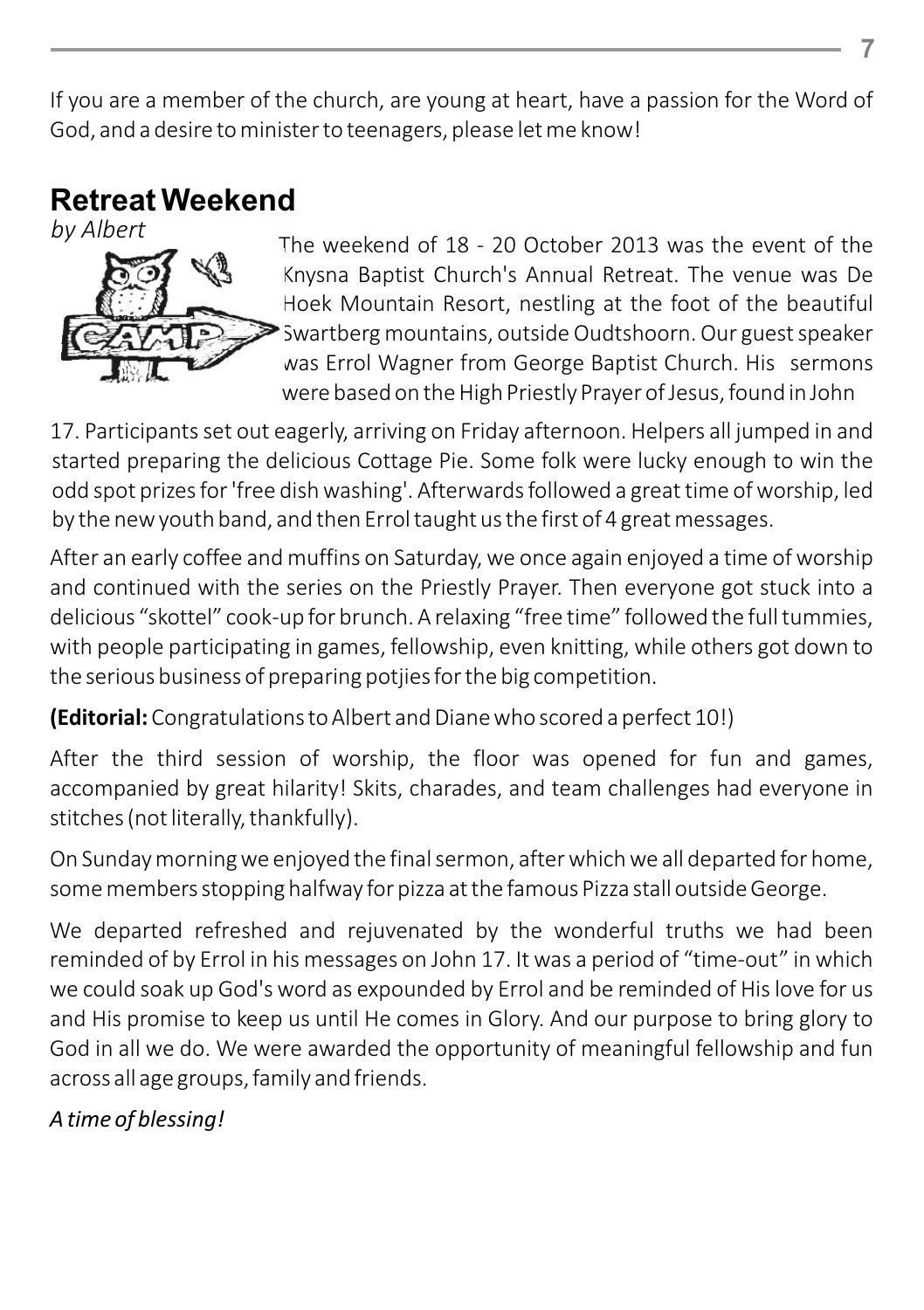

How time has flown! It's been a little over a year (1 March 2013) since the men (myself, *Men's Retreat* year (1 March 2013) since the men (myself, Malcolm, Jaques Bayman, Garthen Fortuin, and Alan Cameron) attend the George Baptist men's camp, which was located at DeHoek

Mountain Resort. Pastor Christo Beetge was the guest speaker and his theme for the weekend was Purity, and turning away from sin.

Christo also shared a very useful method of identifying and turning away from sin, originally from John Piper. Piper uses the acronym ANTHEM to illustrate, and we've all found this very useful in our own lives!

- **A**VOID as much as is possible and reasonable the sights and situations that arouse unfitting desire. (2 Timothy 2:22, Romans 13:14).
- Say **N**O to every lustful thought within five seconds. And say it with the authority of Jesus Christ ( James 4:7)
- **T**URN the mind forcefully toward Christ as a superior satisfaction. (Ephesians 4:22, 1 Peter 1:14, Proverbs 7:22)
- **H**OLD the promise and the pleasure of Christ firmly in your mind until it pushes the other images out. "Fix your eyes on Jesus" (Hebrews 3:1, Matthew 11:12)
- **E**NJOY a superior satisfaction. Cultivate the capacities for pleasure in Christ. (Psalm 90:14)
- **M**OVE into a useful activity away from idleness and other vulnerable behaviours. (Romans 12:11, Titus 2:14)

A lot of time was apportioned for fellowship, whether in the whole group or smaller groups, and along with that, time for prayer, discussion and confession. Good food was aplenty and everybody had a great time relaxing, hiking, playing volleyball and cooling off in the huge blue pool. Everyone who participated in the weekend said it was an edifying experience, sharing in the Gospel of Jesus Christ our Lord and Saviour.

And let us consider how to stir up one another to love and good works, not neglecting to meet together, as is the habit of some, but encouraging one another, and all the more as you see the Day drawing near. (Hebrews 10:24-25).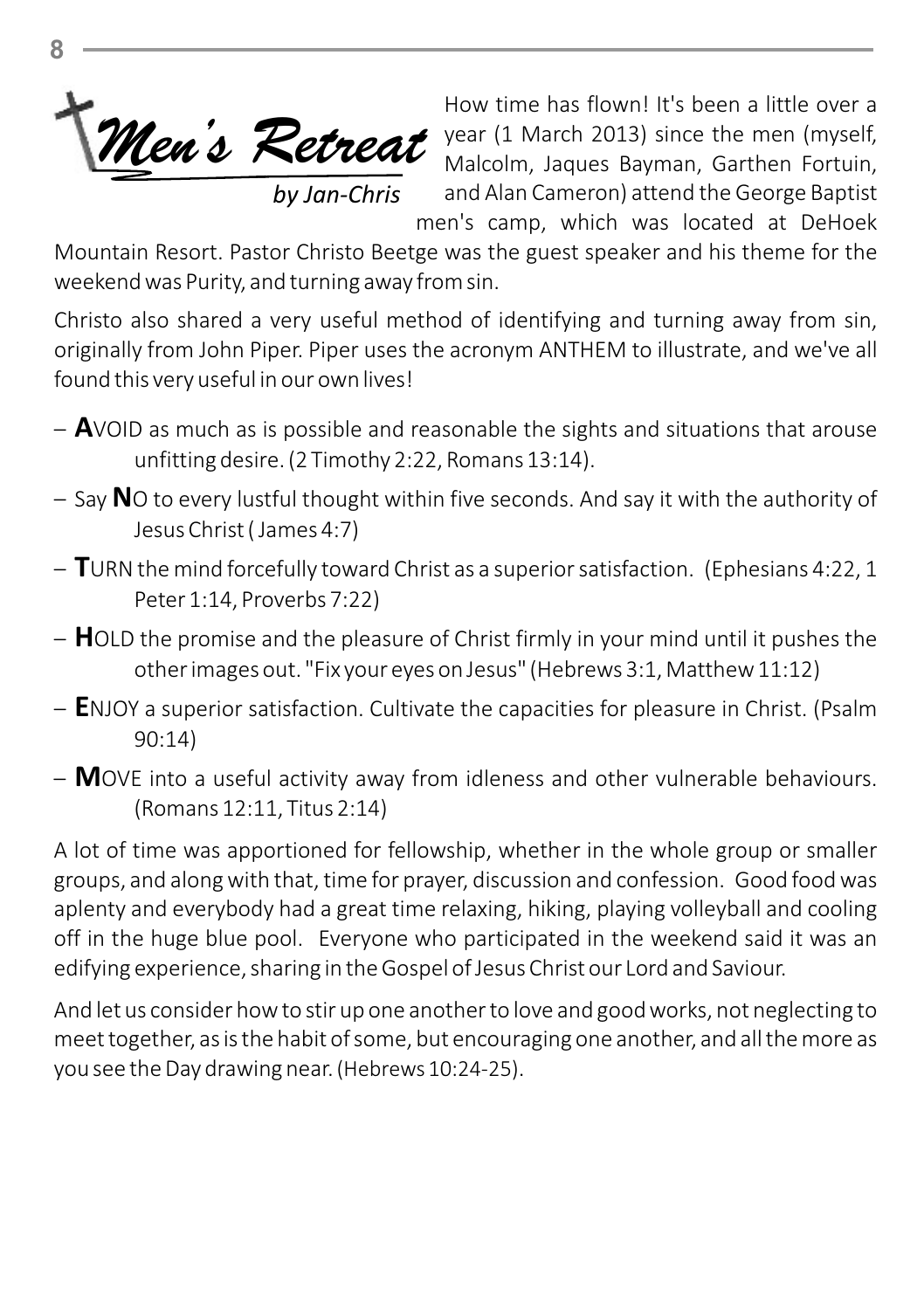# MISSIONS NEAR

## **The Strategic Working Group (SWG) – Mobilising gospel outreach** *by Malcolm*

I've been delighted to find in Knysna Baptist Church more than a handful of members who eagerly dream of opportunities to serve Christ in Gospel ministry. And I want to do all I can to enable that. Perhaps one of the reasons people don't fill those dreams is that they fear they are not capable. Perhaps they need resources, or advice. But it can't stop there!

In 2013 we formed the Strategic Working Group (SWG) in 2013 as a means of enabling you to carry out that gospel-burden which God has put on your heart. The SWG is a sort of middle-man among desires, opportunities and resources.

For now the group is composed of myself, Ron Cairs (chairman of the Deacons), Sarel Nienaber, Brian Campbell and Estelle Colyn. We want to maintain a high-level view of these desires, opportunities and resources within the church so that we can make sure there is no bottleneck to any gospel work! Our job is to identify those gospel dreams hibernating in your heart, and to enable you, in whatever way we can, to see that bear fruit. (See the report on the Executive Breakfast as an example of such a dream)

God has planted us like a City on a Hill (don't you think our placement next to the N2 is amazing – just consider the frontage we have!). We have got many resources, and many hands, and I'm sure many hearts that are earnestly desiring to be used by God for the extension of His Kingdom. But more than anything, we have a Message – the Gospel of Eternal Life through Jesus Christ.

## **Partnering with Local Black Churches**

*by Malcolm*

### **Missions Weekend**

It was an honour for us to host some local missionaries for the missions weekend when we learned about the Zionist church movement in SA and their need for the Gospel. The theme was "Missions Near" and Barry Adkins, our guest speaker accompanied us to 2 local black congregations – Luxolo Baptist, and Holy Ghost Fire of God ministries. He highlighted the need to be Biblical in our worship of the One True God through His Son Jesus Christ, and the great opportunity for this among the Zionist people.

### **Holy Ghost Fire of God Ministries**

Pastor Bongi of Holy Ghost Fire of God ministries continues to meet with me weekly, where we talk about ministry, home life, and do some bible study on the passage he will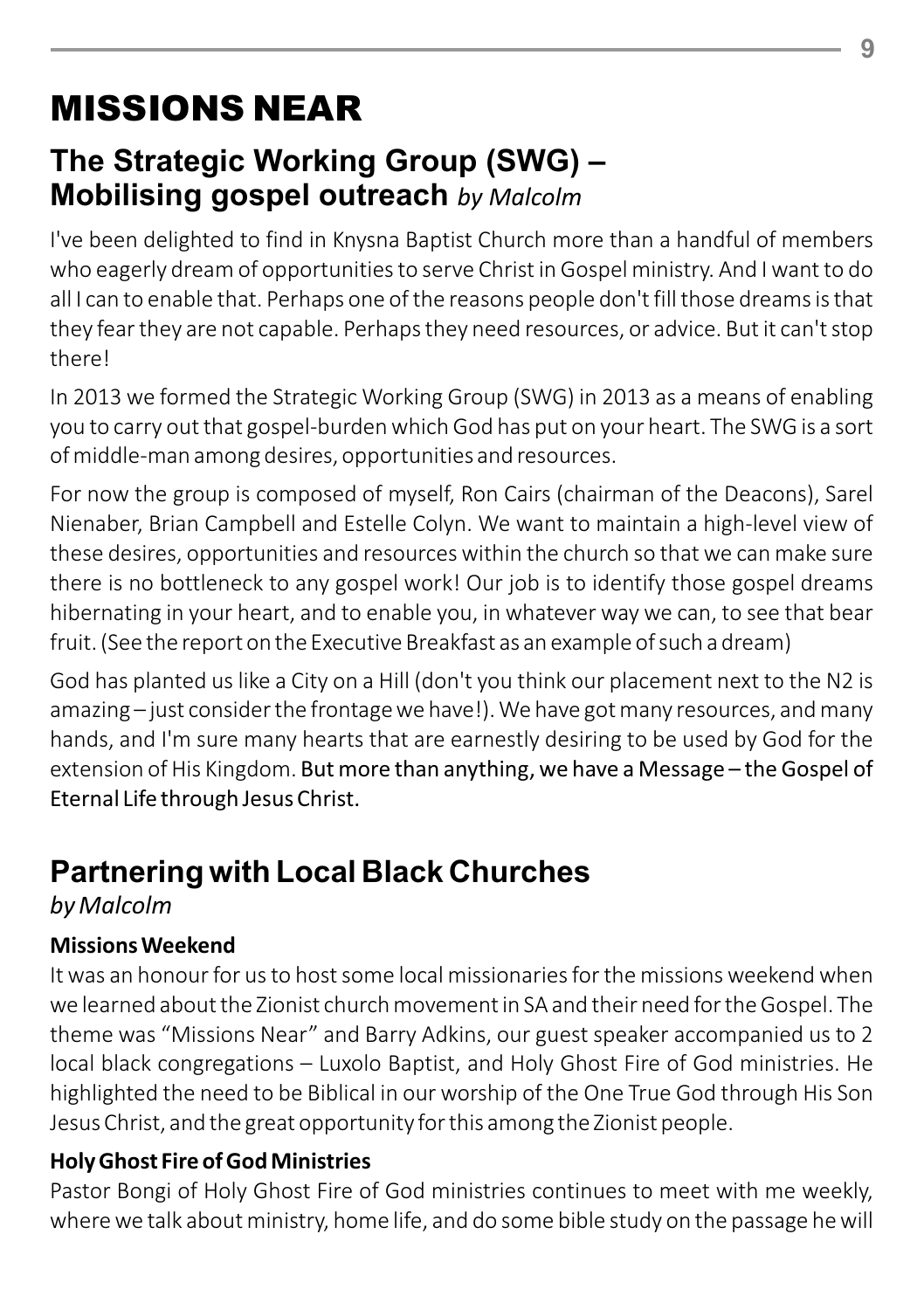preach the coming weekend. Bongi and an additional four men have also attended our School of Theology training every Saturday afternoon. This training is being passed on to others in their church during the weekly bible studies, and even in Sunday sermons!

They have recently received notice that the property they currently rent has been sold to someone else and they will need to vacate by the end of April. They have identified another plot just next door, which is for sale, and they are trying to raise funds to purchase it.

Life is challenging for Bongi and his wife. God has blessed her with a position at the general hospital, in admissions, but finances are tight. We have decided to contribute a small amount to their family each month, as part of our missions giving.

## **Luxolo Baptist Church**

Luxolo Baptist are a needy church, with very few resources. They meet in a rented garage in the location every Sunday for worship, but their pastor resides in Cape Town. We were privileged to host a baptismal service for them, buy Bibles for them, and offer them theological training (which unfortunately was not received). For the moment our partnership with Luxolo has taken a back seat as they need to first come to terms with a more sustainable leadership structure. Hopefully they will be able to join our training and become partners with us in the Gospel.

# MISSIONS FAR

## *by Ron and Felicity*



You, a believer in Jesus, have the incredible privilege of sharing in His world plan. It is important, therefore, for our church to be involved in putting that plan into practice. Besides sharing the gospel locally, our church must be involved in missionary endeavour. Knysna Baptist Church has always supported missions and missionaries with prayer, and monetary support as we have been able.

*Our regular financial support goes toward:*

- Keith and Christine Mollerin Malawi working with the Yao tribe (Muslim/animists)
- Steve and Lorraine Stavropolous TWR Swaziland (seconded to Benin for a year)
- Henry and Sonja Jooste SIM (local missionary recruiting)
- William and Sharon Vaughan Samaria Mission ( Northern Province and Mozambique)
- Gabriel and Nicky Pretorius IMD international (Northern Province, and Africa)
- Jews for Jesus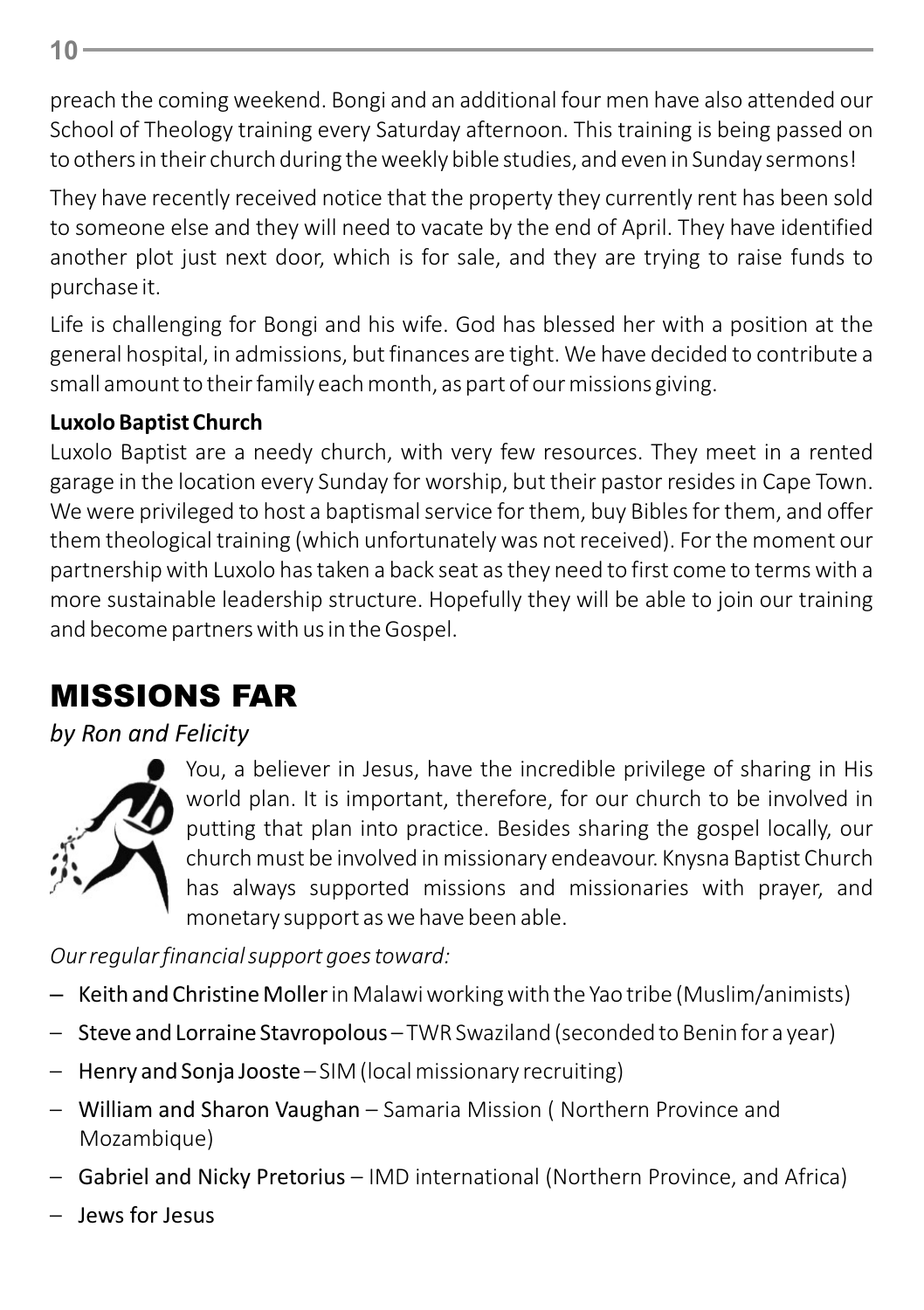- The Baptist Union Missions Department (who send various missionaries)
- The Baptist Union Bible Way Correspondence Course (a Prison Ministry)
- The Bible Society of South Africa

Newsletters from our Missionaries and Missions organisations are available to you on our notice board. Please read these updates so that your hearts and prayers can be informed! You are welcome to take the publications home too. We keep in personal touch by email, and the missionaries are always encouraged by news from us. You can join us at the Saturday prayer meetings where we pray for them, and remember that weekly reminders are published in the bulletin.

We encourage you to get to know these missionaries and , perhaps, be willing to write to them.

## **Youth For Christ**

 *by Alan* 



I am privileged to serve as a member of the committee (finance) on a voluntary basis. We trust that the Lord will continue to bless them as they serve and proclaim the Gospel to Youth of Knysna. If you would like to assist in any of their projects contact Phllip Schöder. They need volunteers.

#### *Some facts and projects of Youth For Christ.*

Youth for Christ South Africa, as part of Youth for Christ International, was established in South Africa in 1947. The Knysna branch started on the June 7 1998. It is run by full time staff complimented by several committed volunteers. The Knysna branch impacts numerous communities in Knysna as well as Plettenberg Bay. Philip Schröder, the current centre director, pioneered YFC Knysna. The centre continues to share the love of Christ in a relevant way. They continue pursuing the reason for their existence as a centre: "to ensure that every young person in every community in Knysna in which we are active will have the opportunity to come to faith in Christ."

YFC has staff working in the schools together with international volunteers, mainly from Germany. National Office want to improve what YFC is already busy with and have requested details of how many learners hear the gospel, respond to the gospel and how many in discipleship groups.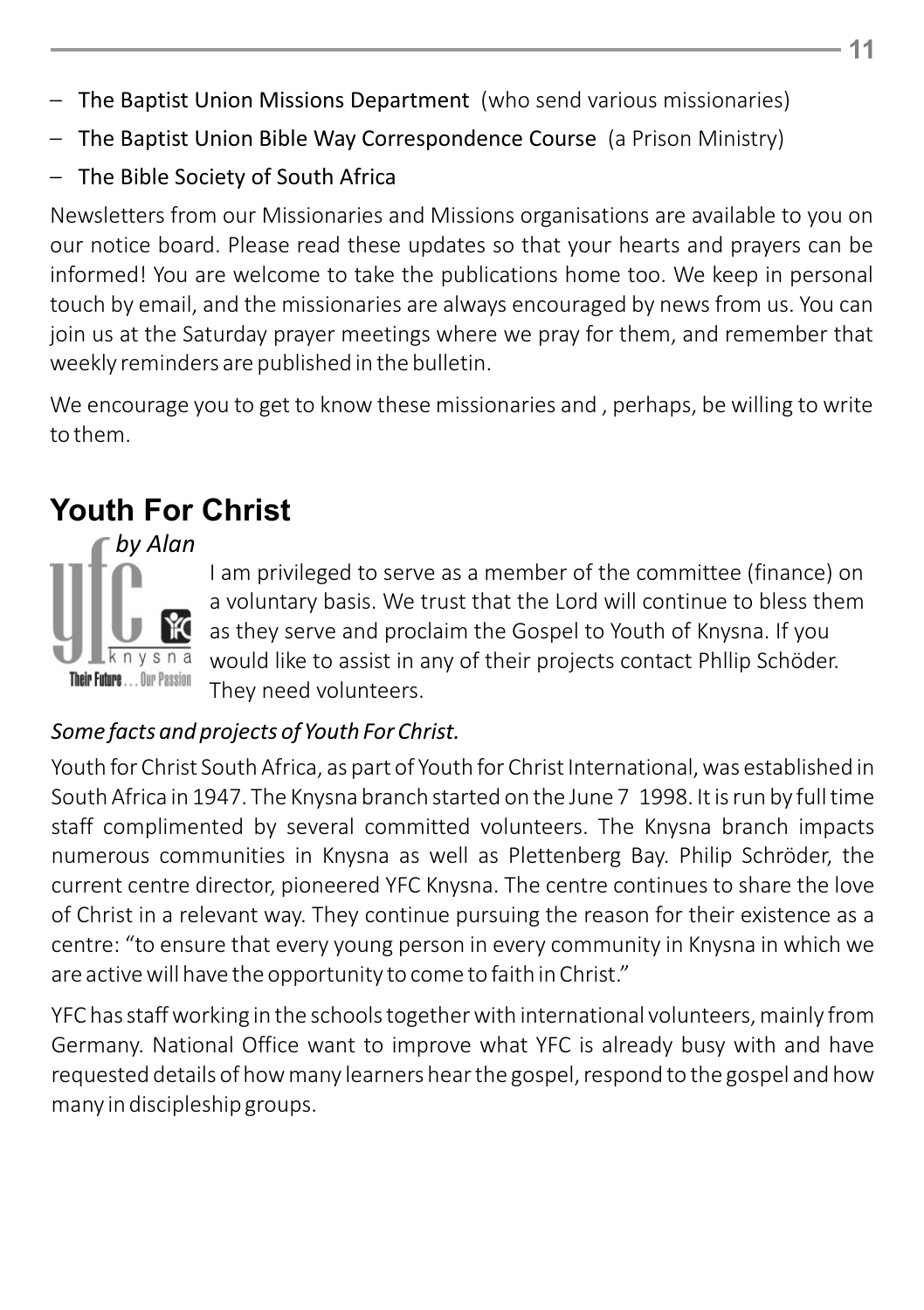*Two new projects run by the Knysna branch are –*

## **1. Sewing project**

Older ladies are taught how to sew and can finish with owning a brand new sewing machine. Two participants are Rastafarians and are starting to participate in praise and worship.

## **2. Tool box project (Hands and Heart)**

There are currently 16 students learning woodwork and metalwork – Monday to Thursday from 08h00 to 14h00. There has been very positive feedback from parents and family members. Their enthusiasm for the skills development and for the Gospel was witnessed at the official opening presentation on 27 February 2014.

As can be imagined, projects like these required a lot of funding and was given a big boost of an initial sponsorship of R100 000 from the Natie Kirsch Foundation. KBC has committed themselves to support YFC with the amount of R200 per month.

# **School of Theology**

*by Malcolm*



The School of Theology was born out of an appeal by Bongi and other local black preachers, who are desperate to grow deeper in their knowledge of God and His Word. We asked the students in their application forms why they wanted to attend the theological training. Some of the responses include:

*"I am serving as a Christian … I'll take this opportunity to study theology so that I grow more in the Word of God, and to be a mature Christian*

*"I believe being a child of God means knowing the Word, Ways, Objective of God for me. These classes will help me gain more understanding"*

*"I love to serve the Lord and to study the Bible. I believe this course will help m*e *know more, for the Bible says, "my people perish because they lack knowledge"*

From the time Bongi pleaded with me for this training it has burdened my heart for perhaps a year. More than once he has asked me to make the time we have together every week available to more men in his church. When I came across Third Millennium on the Internet, providing biblically sound and comprehensive training material for free, I believed it to be a good fit, and so far, it seems it is!

We have just completed out pilot training course. Exams were held on April 5th, and we celebrated their completion with a combined Sunday Service at Knysna Baptist after Easter.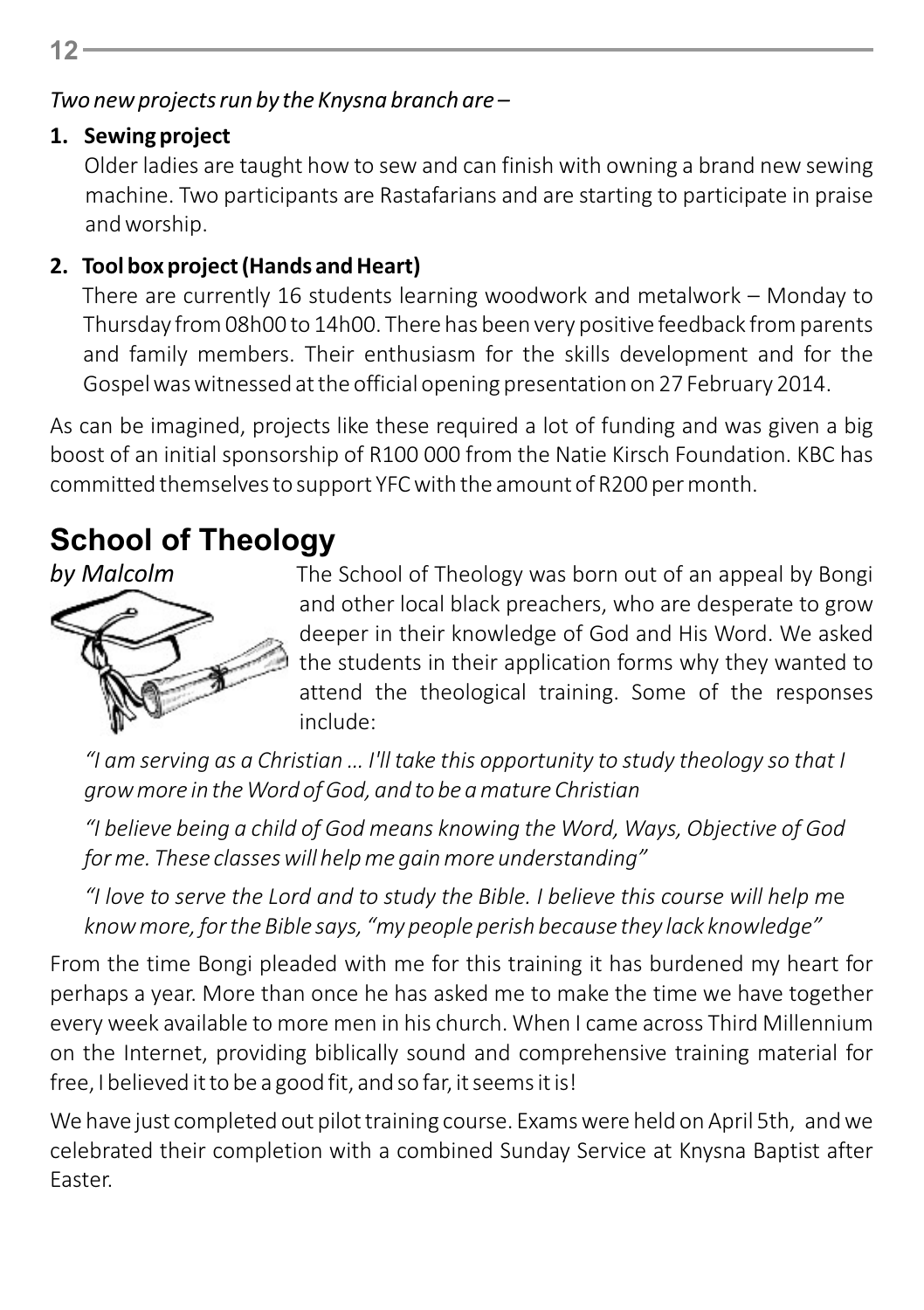Charles Van Niekerk, Ron Cairs, JC Van Zyl and Jacques Malan have joined me to facilitate these sessions. Philip Swart has overseen the student administration, and Charlotte Cameron has organised the materials and catering. This has been a wonderful experience. May the Lord lead us in how we move further.

# **Executive Breakfast**

## *by Brian*

The Strategic Working Group (SWG) helped put together an Executive Breakfast in November 2013, which I have had on my heart to accomplish for a while. The idea was to give executive-level business people the opportunity to hear the gospel in a friendly and non-threatening environment. Although at first there was very low response, and an amount of fear that it would flop, we remained steadfastly in prayer, asking that God would bring the right people. In the end, approximately 75 attendees came, from Plettenberg Bay to Great Brak.

The Breakfast was held at Pezula Golf Club, and a great time it was. Dempsey deLange was our guest speaker, and Francois Wolfaardt the MC.

Very positive feedback was received. Some spiritually hungry attendees were even considering visiting George Baptist.

It was a good learning curve for us to tackle such an event and it just shows what God enables us to do with a vision for the Kingdom and faith in His will.

In terms of further evangelistic events, I believe for now that we should concentrate on small group and one-on-one sharing opportunities in the community, when the clear message of the Gospel can be presented. Sharing the Gospel should be a way of life.

Of course, if the opportunity to do further 'Breakfasts' and the like arises, we are well equipped to do it again!

**(Editorial:** *Why not pray for such activities within our Body? What opportunities do you identify in your own life? Can the SWG help?)*

# **Labour Pool Feeding Scheme**

## *by Charles and Carrol with Phillip*

We have been involved with this feeding scheme for four years. All for HIS glory.

On Saturday morning we wash the beans and maize. On Sunday afternoon we do all the preparation of the food and the initial cooking at our workshop premises. Then early Monday morning we do the finishing off and prepare some pasta.

By 06h45 (in summer) we are on our way in our little 1961 Morris LDV. (which has become known as "die kos kar") to Loerie Park where the hungry folk eagerly await us.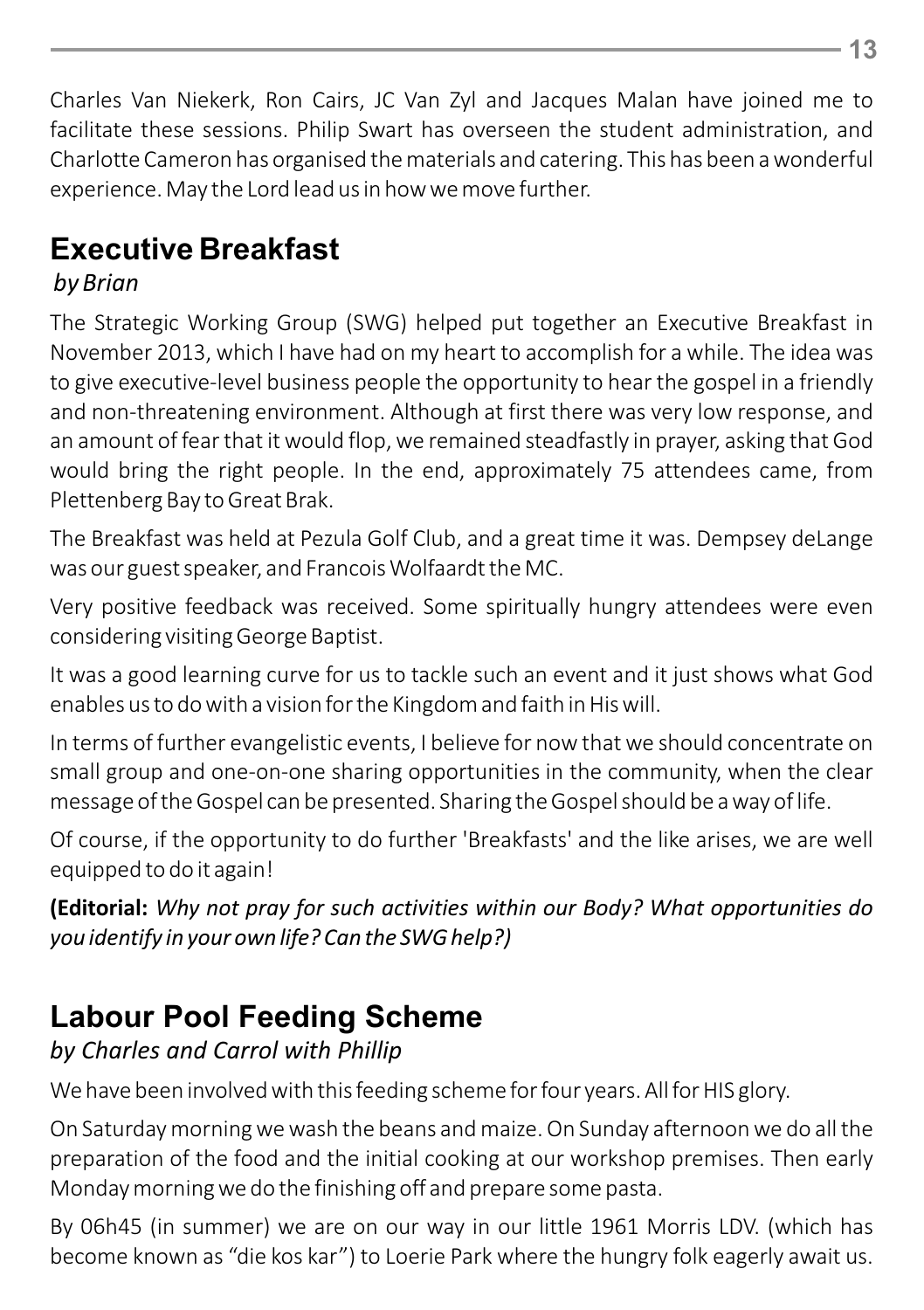**14**

At present we feed approximately 80 people. They each receive a fruit, bread, a drink and a plate of stew.

We have taught the people who come for food that God provides for them by using us, and that we should give thanks to God before beginning to eat. Now when we ask them who should we thank for the food they immediately reply "God" and remove their hats or caps before we pray.

After all the tummies are full we return to our workshop premises to do the washing up.

In all the time we have been involved with the feeding we have never had to cancel because of bad weather, there is always a break even if it is just sufficient time to get all the people fed – God's amazing faithfulness!

We have on occasion handed tracts out, and we trust our Lord & Saviour to work in their lives.

**(Editorial:** Would you like to attend one of these feeding sessions and look for an opportunity to share the gospel with any of the men?)



*by Malcolm* 

The Pastors Conference was initiated back in 2010 as a means of encouraging the local pastors in their ministry. It's a weekday morning, filled with good teaching, and it ends with a social lunch for networking.

"Call of Duty" was the theme of this year's Pastors' Conference. Christians are faced with the unrelenting penetration of Islam and Muslim people

into the West. Last year, the local Muslim representatives have made their presence clearly felt through numerous publications is the local media. How ought we as Christians respond? This was the question that many pastors along the garden route came to have answered.

John Gilchrist (Benoni), Alan Profitt (CT) and a Muslim convert to Christianity were our guest speakers, and three sessions were held:

Session 1: Our Approach to Muslims: Charity or Militancy? (John Gilchrist) Session 2: Implementing the vision in the local church (Alan Profitt) Session 3: Personal Testimony, Interview, and QnA

The messages were well received and a lot of attitudes were changed! The talks are available on audio CD if you are interested.

Watch this space for details of this year's conference. Remember that this is not only for pastors. Our own congregation have always been greatly blessed by attending!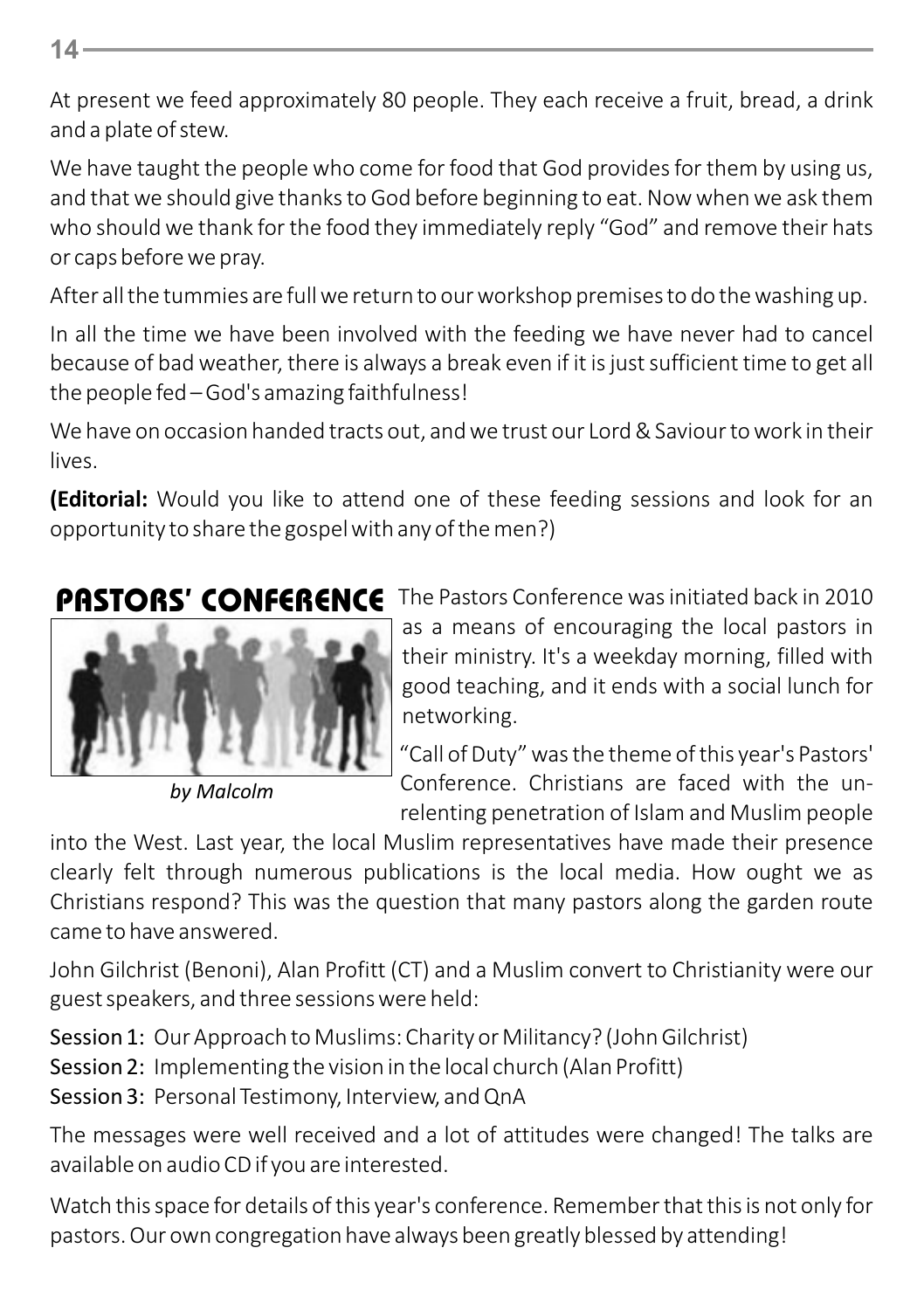# PROPERTY

*by Mel*



Knysna Baptist Church has been blessed with a wonderful location and beautiful building and we feel that we are responsible, as custodians of the church, to keep our place of worship in good condition. Our praise

and worship can be heard without any assistance but for those who are hard of hearing we have had to make sure that when the Word is preached, it can be heard by all who attend, without any discomfort of having the sound too loud.

The past year has seen a major change in the sound system with the upgrade of some of the units, amplifier and speakers, as well as the move of the sound desk down to the main seating area. This was to improve the quality of the delivered sound and to assist with the operating of the sound desk. Our multimedia capability, recording of the sermons and transferring them to disc, was enhanced with the donation of a new computer. Thanks to the members who have agreed to assist in the running of the desk.

The building has not required any major maintenance this past year. A new store room was constructed in the balcony area to take the overflow of the goods stored in the front store as this was overflowing. The parking areas had demarcation bricks laid to assist with more efficient parking. New parking area disabled signs were installed as the original signs went missing when the big tree was removed.

The new trees planted on the East side of the church have taken well. This was due to some of the members watering them!

The basement, Sunday School area, was spruced up with the walls, ceiling and toilet areas being painted, new tiles and carpets laid and a new stable door installed so that the top of the door could be left open for air circulation while the bottom be left closed to prevent any children leaving the room without the teacher's knowledge. Thanks to those that have given their time and assistance to the completion of this project.

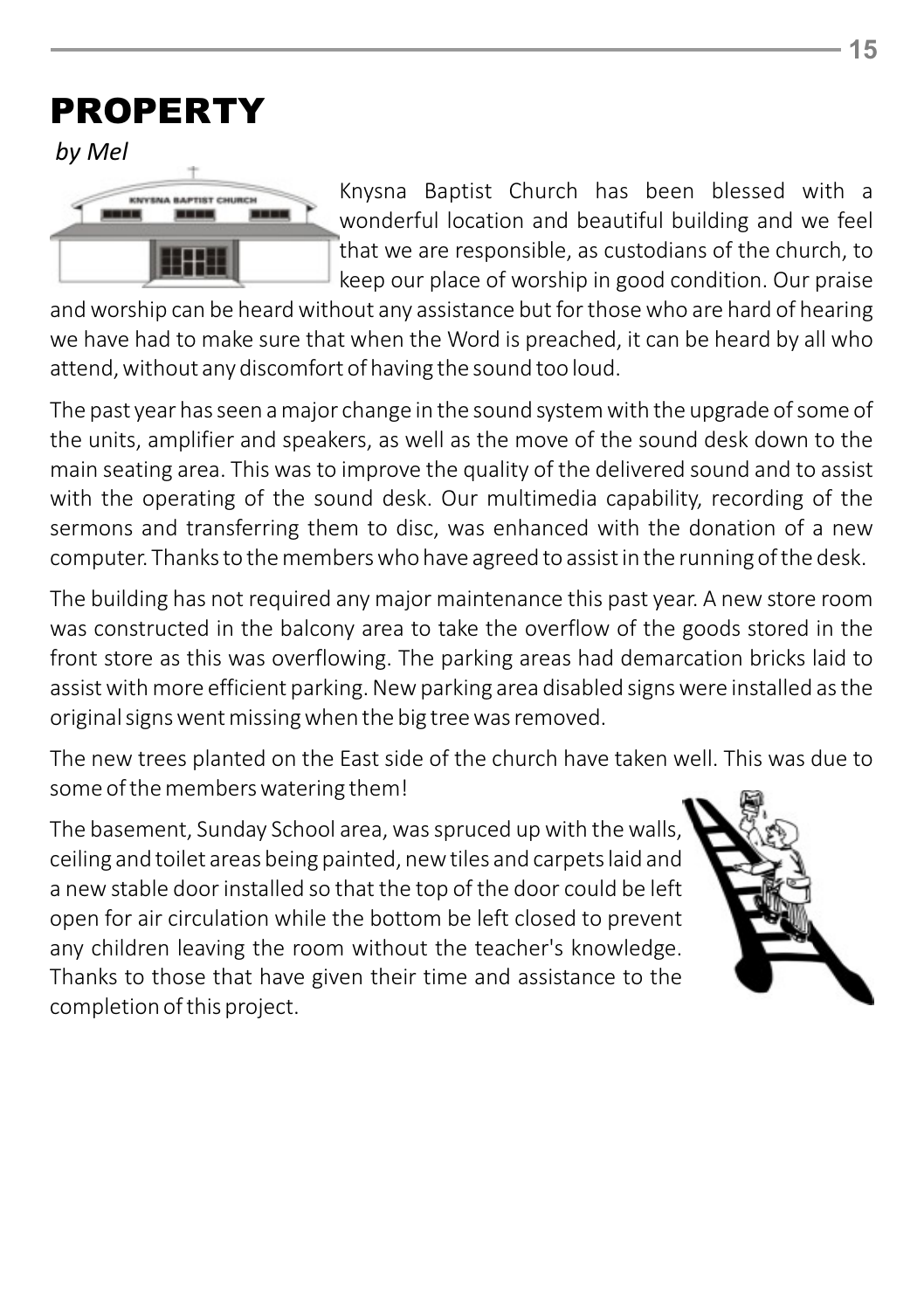For Thine is the Kingdom, The Power, and the Glory, For ever and ever. Amen.